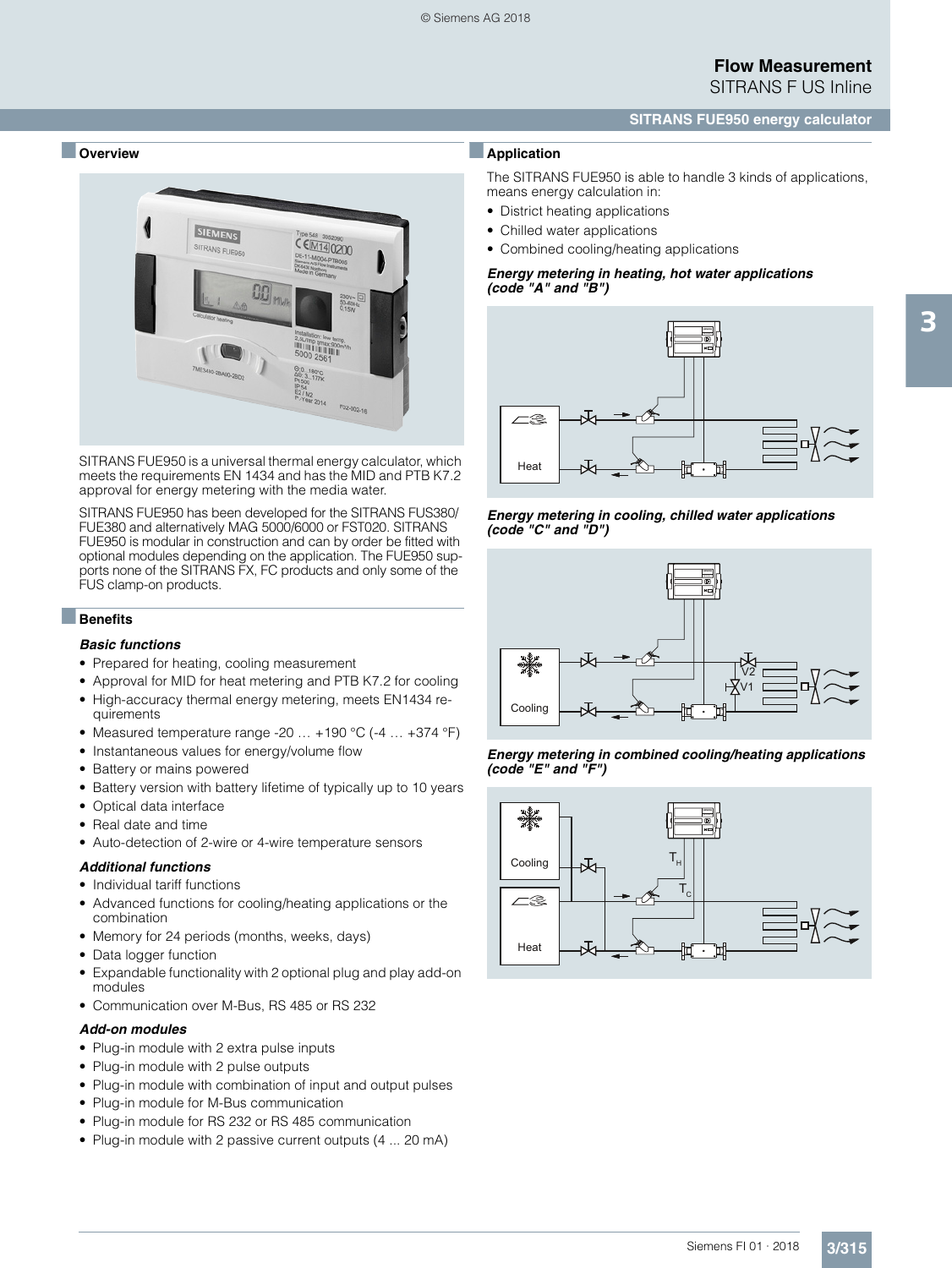SITRANS F US Inline

#### **SITRANS FUE950 energy calculator**

## ■**Design**

3

SITRANS FUE950 has an easy-read 8-digit LCD display with associated pictograms for the various functions. As the display has been made for several applications, some figures/symbols not used for normal district heating applications will be shown.

SITRANS FUE950 has a push button for simple operation and provides user-friendly control via the various display menu loops. The display will always be configured for the application chosen, and for the selected display settings.

The integrator has an IP54 plastic housing and is designed for wall or panel mounting. The housing comes with prepared rubber gaskets cable entries for fast and easy installation.

#### *Operation menu loop structure*

The FUE950 display has six menu loops and the menus are numbered in the display from 1 to 6. Some display menus consist of two values (to maximum seven) that are shown alternately at 4 second intervals.

The main menu loop no. 1 with the current data, e.g. for energy, volume, flow rate and temperature, is preprogrammed as default setting.

In the combined heating/cooling configuration the menu loop no. 5 (tariff menu loop) will be activated additionally.

#### *Display and output pulses*

Units: MWh, GJ, Gcal, MBtu,  $m^3$ , gal,  $m^3/h$ , GPM,  $°C$ ,  $\degree$ F and kW; all decimal points are statically (the unit "gal" is shown with factor  $x 100$ 

The display unit and the last fractional digit are typical used for the pulse outputs.

#### ■**Function**

#### *Technical principle*

Calculation of energy is based on the following formula:

Energy = Volume x (T<sub>Hot</sub> - T<sub>Cold</sub>) x K<sub>factor</sub> (T<sub>i</sub>)

Volume: Volume  $[m<sup>3</sup>]$  of a given amount of volume pulses

 $T_{Hot}$ : Measured temperature in the hot line

T<sub>Cold</sub>: Measured temperature in the cold line

K<sub>factor</sub> (T<sub>i</sub>): Thermal coefficient of media enthalpy and heat content

The energy calculation is made by a counter and depends on temperature difference, pulse input frequency and legal requirements.

The calculator always carries out at least one energy calculation every 2 seconds. If the connected flowmeter has not sent enough pulses the energy calculation and flow indication is also based on the 8 seconds value.

#### *Data memory*

The FUE950 has a history memory of 24 periods (months, weeks, days). The following values are stored monthly, weekly or daily in the EEPROM on the programmed day of 1…31 (via software tool)

- Date/Time Volume
- 
- 
- 
- 
- 
- Pulse counter input 1 Pulse counter input 2
- 

*Data logger memory (LOG)*

The LOG of the calculator is stored every 24 hours with all cumulative values in the EEPROM. The storage frequency can be selected from various storage intervals (5, 6, 10, 12, 15, 20, 30, 60 minutes or the default setting of 24 hours). The data which are stored in the LOG could be read out using a software tool and can be used for evaluations.

#### *Extract of possible LOG settings*

| <b>Storage</b><br>interval    | <b>Values</b>                                                                                                                                                                                                               | <b>Number of</b><br>data records period | Recording   |
|-------------------------------|-----------------------------------------------------------------------------------------------------------------------------------------------------------------------------------------------------------------------------|-----------------------------------------|-------------|
| 5 minutes                     | • Error status                                                                                                                                                                                                              | 440                                     | 36.6 hours  |
| 15 minutes                    | • Overload time tem-<br>perature                                                                                                                                                                                            | 440                                     | 110 hours   |
| 1 hour                        | • Overload time flow                                                                                                                                                                                                        | 440                                     | $18.3$ days |
| 24 hours<br>(default setting) | rate<br>• Forward temperature<br>• Return temperature<br>• Date and time<br>$\bullet$ Energy<br>• Tariff energy 1<br>• Tariff energy 2<br>• Tariff definition 1<br>• Tariff definition 2<br>• Volume<br>• Error day counter | 440                                     | 440 days    |

#### *Maximal Values*

The integrator creates max. values for power and flow rate based on consumption time, which are stored in the EEPROM. The integration intervals are adjustable to 6, 15, 30 or 60 minutes and 24h. Default setting is 60 minutes.

#### *Tariff/Accounting date function*

The calculator includes two independent memories in which the accumulated energy at two programmable tariff dates are stored.

- Last accounting date
- Last but one accounting date

#### *Values stored*

- Energy
- Volume
- Tariff counter 1
- Tariff counter 2
- Pulse counter 1
- Pulse counter 2
- Date

The integrator offers two optional tariff memories for monitoring plant load states. Here it concerns threshold value tariffs. Extensive tariff conditions make it possible to adapt the calculator individually to the required customer-specific applications.

Both tariffs are separately configurable and independent from each other. Energy or time can be measured alternatively per tariff register dependent on the tariff mode adjusted in each case.

With the "time triggered tariff function" the switch-on time and the switch-off time are adjustable independent from each other for each day of the week in steps of 15 minutes.

- Energy Error day counter
- Tariff energy 1 Maximum monthly flow rate
- Tariff energy 2 Maximum monthly power
- Tariff definition 1 Date of maximum monthly flow rate
- Tariff definition 2 Date of maximum monthly power
	-

- -
- - -
- 
- Operation hours
- 
- 
- 
- 
- 
- 
-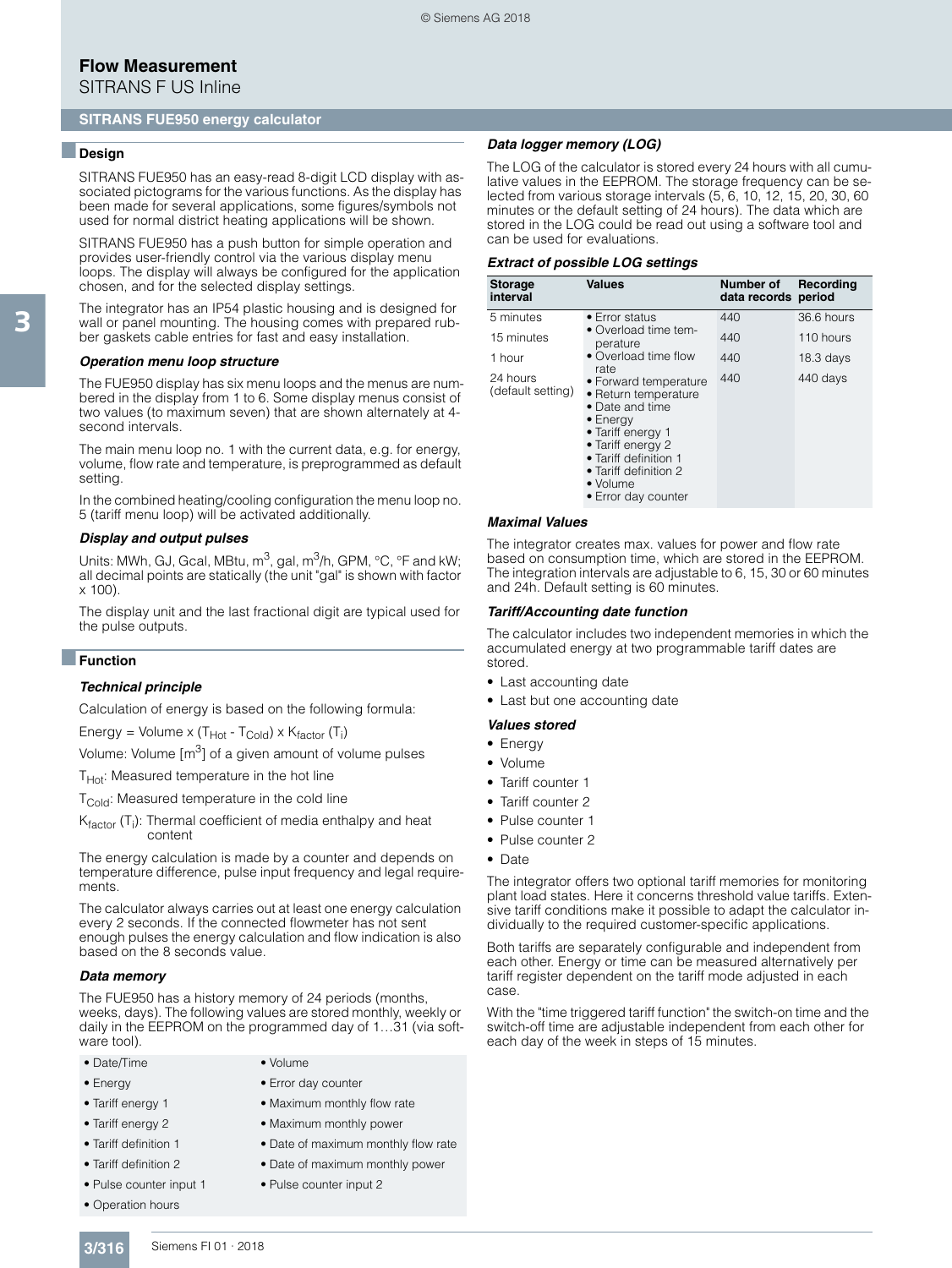## **SITRANS FUE950 energy calculator**

The following tariff limit types of the tariff function are possible: (This example applies to the display at 1 fractional digits after comma)

|           | <b>Type Description</b>                                           | Limit                                        | Limit<br>resolution |
|-----------|-------------------------------------------------------------------|----------------------------------------------|---------------------|
| ďТ        | Temperature difference                                            | 1  190 °C                                    | 1 °C                |
| -dT       | Negative temperature difference                                   | 1 $\dots$ 190 °C                             | 1 °C                |
| <b>TR</b> | Return temperature (low)                                          | 1  190 °C                                    | $1^{\circ}$ C       |
| TV        | Forward temperature (high)                                        | 1 $\dots$ 190 °C                             | 1 °C                |
| P         | Power                                                             | 10  2 500 kW                                 | $10$ kW             |
| O         | Flow                                                              | 1  255 m <sup>3</sup> /h 1 m <sup>3</sup> /h |                     |
| FE        | "Theoretically forward energy" with<br>return temperature of 0 °C |                                              |                     |
| Ζ         | "Time triggered" counting energy                                  |                                              |                     |
| F         | "External" counting energy                                        |                                              |                     |
|           |                                                                   |                                              |                     |

## *Error handling and memory*

Events such as changes and faults are stored in a non-volatile memory with a capacity of up to 127 entries. The following events are recorded:

- Checksum error
- Temperature measurement error
- Error hours
- Start and end of test mode

If SITRANS FUE950 records an error, this will be automatically indicated by a "alarm symbol" on the display.

To protect the reading data, all the relevant data are saved in a non-volatile memory (EEPROM). This memory saves the measured values, device parameters and types of error at regular intervals.

The following events are recorded:

- Temperature sensor error
- Swapped hot and cold temperature sensors
- Battery low warning
- Power supply failure
- Optical communication warning
- RAM checksum error

#### *Outputs/Inputs/Communication*

#### Communication interfaces:

SITRANS FUE950 is fitted with an optical infra-red send/receive port in accordance with EN1434/IEC 61107, protocol standard, EN 1434/EN 60870-3 (M-Bus protocol).

A specific optical head with a permanent magnet (IrDA-adapter) in accordance with EN 1434 can be used for readout data or communication with the parameterization software.

#### 2 ports for optionally plug-in modules

The calculator features 2 ports for the plug-in modules.

One slot is for the function modules and the other for the communication modules.

#### *Communication modules*

The following communication modules are available as options: RS 232 module, RS 485 module and M-Bus module. The RS 232 and RS 485 communication modules are serial interfaces and permit data exchange with the calculator. For this purpose a special data cable is necessary.

The M-Bus module is a serial interface for communication with external devices (M-Bus Master/Centre). According to the M-Bus structure a number of calculators can be connected to a control centre.

## *Pulse input module*

Two pulse inputs are available. The pulse value and the unit is configurable for energy, water, gas or electrical meter by parameterization software. Data are separate cumulated in different registers and are also stored on the two accounting day's (Tariff registers).

#### *Combined Pulse Input/Output module*

Two pulse inputs combined with one pulse output are available on one module. The pulse inputs are configurable with value and the unit by parameterization software.

The pulse output is also programmable using the parameterization software.

#### *Pulse output*

The calculator provides levels for two optional external pulse outputs, which can be freely programmed using the parameterization software tool.

Default setting is one pulse which occurs per change in the least significant digit in the display with the unit and resolution selected by the device ordering.

Possible pulse output values

- Energy (default setting)
- Volume (default setting)
- Tariff energy 1
- Tariff energy 2
- Tariff condition 1, limit switch
- Tariff condition 2, limit switch
- Energy error
- Volume error
- Volume with specific resolution (0.1, 1.0, 10 or 100)
- Energy with specific resolution (0.1, 1.0, 10 or 100)

### *Combined current output module*

Optional module with 2 passive 4 ... 20 mA outputs.

Possible output values:

- Power (default setting for output #1)
- Flow (default setting for output #2)
- Hot, cold or difference temperature

The settings can be configured by parameterization software. The current output module occupies both ports, means no other plug-in module will possible to plug in.

#### *Module combinations*

The calculator has a group of extension modules for communication and another group of extension modules for additional functionality. These modules are available first selected within the calculator, or for retrofitting in the field.

One single function module as well as one single communication module out of following modules is selectable.

Function modules:

- Pulse input module, 2 inputs
- Pulse output module, 2 outputs
- Combined pulse module 2 inputs, 1 output
- Combined current output module, 2 x passive 4 ... 20 mA (occupies both ports)

Communication modules:

- M-Bus (M-Bus protocol according EN 1434-3)
- RS 232 (M-Bus protocol according EN 1434-3)
- RS 485 (M-Bus protocol according EN 1434-3)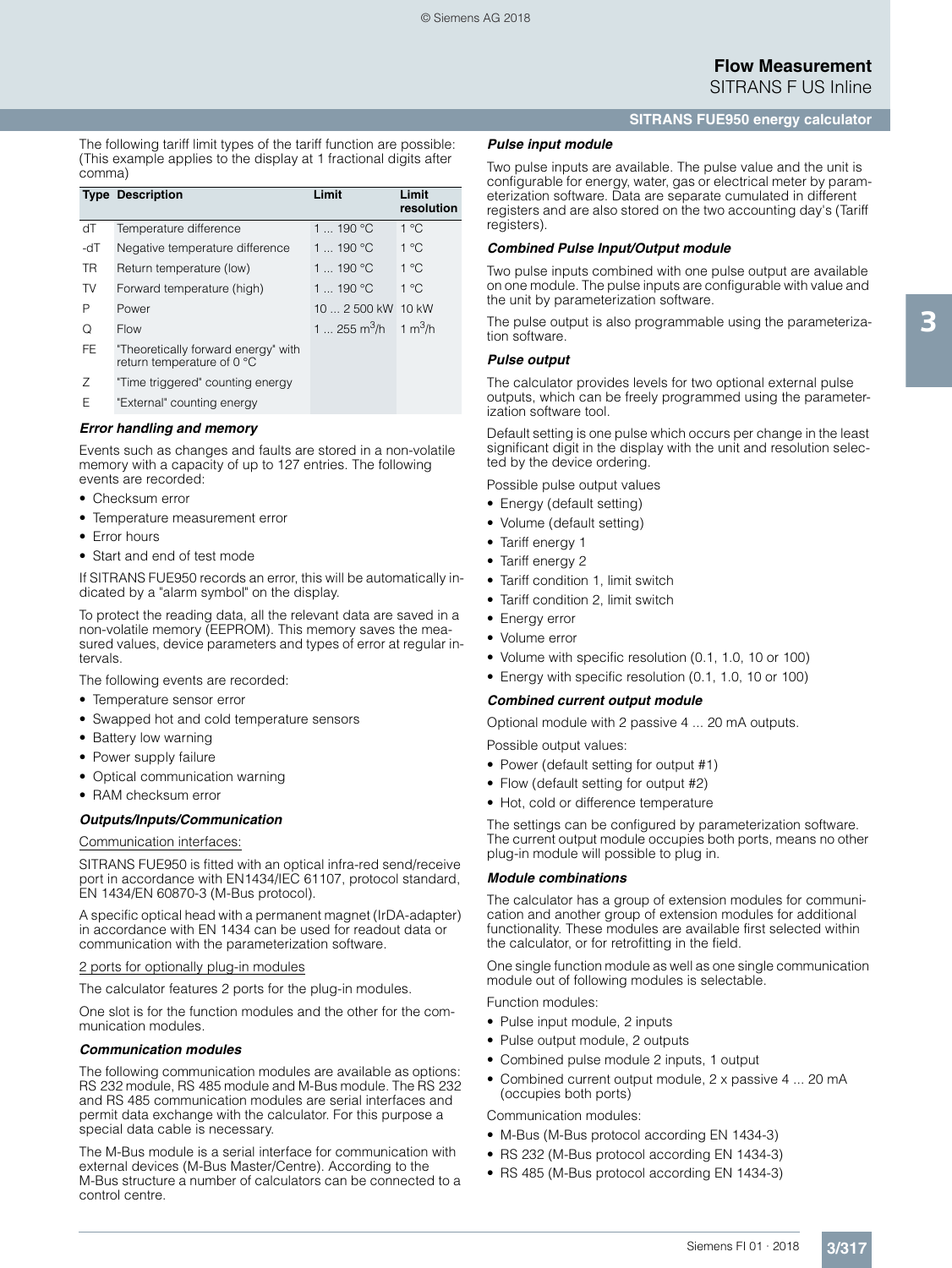# **Flow Measurement**

SITRANS F US Inline

## **SITRANS FUE950 energy calculator**

## ■**Integration**

SITRANS FUE950 is a multi-purpose energy calculator for media water which meets the requirements of EN 1434. Further, the energy calculator has been specially developed to process volume pulses from SITRANS FUS380/FUE380 or alternatively MAG 5000/6000 or FST020 transmitter.

| <b>Technical specifications</b> |                                                                                                               |
|---------------------------------|---------------------------------------------------------------------------------------------------------------|
| Approval                        | MID approved in accordance with<br>energy meter EN 1434 and PTB<br>K7.2 (German national cooling<br>approval) |
| Approved temperature range      |                                                                                                               |
| $\bullet$ Heating               | 0  180 °C (32  356 °F)                                                                                        |
| • Cooling                       | 0  105 °C (32  221 °F)                                                                                        |
| Absolute temperature range      | $-20$ $+190$ °C ( $-4$ $-374$ °F)                                                                             |
| Differential temperature        |                                                                                                               |
| $\bullet$ Heating               | 3  177 K (starting at 0.1 K)                                                                                  |
| • Cooling                       | 3102K                                                                                                         |
| Measuring accuracy              | Meets requirements of EN 1434<br>Typically max. $\pm (0.5 + 3K/\Delta\Theta)$ [%]<br>of measured value        |
| Measuring rates                 |                                                                                                               |
| • Battery type D-cell           | Volume: 1 s, temperature: 4 s                                                                                 |
| • Mains versions                | Volume: 1/8 s, temperature: 2 s                                                                               |
| Flow range                      | Depends on pulse input value<br>(INO), see "Selection and Order-<br>ing data".                                |
| Power range value               | Depends on pulse input value as<br>follows:                                                                   |
|                                 | Max power [kW]<br>Pulse input<br>value<br>$(I/P \text{ or } gal/P)$                                           |
|                                 | $\mathbf{1}$<br>15 000                                                                                        |
|                                 | 2.5<br>15 000                                                                                                 |
|                                 | 5<br>15 000                                                                                                   |
|                                 | 10<br>150,000                                                                                                 |
|                                 | 25<br>150 000                                                                                                 |
|                                 | 50<br>150 000                                                                                                 |
|                                 | 100<br>1500000<br>1 500 000                                                                                   |
|                                 | $250$ $*$ )                                                                                                   |

\*) not available for gal/pulse

500 \*) 1 500 000 1 000 \*) 15 000 000

## *Typical accuracy of FUE950*



| User interface (always included)              |                                                                                                                                                                                                                                                                      |
|-----------------------------------------------|----------------------------------------------------------------------------------------------------------------------------------------------------------------------------------------------------------------------------------------------------------------------|
| Display                                       | 8-digit LCD display with associ-                                                                                                                                                                                                                                     |
| Units                                         | ated pictograms/symbols<br>MWh, GJ, Gcal, MBtu, m <sup>3</sup> , m <sup>3</sup> /h,<br>GPM, gal, °C, °F, kW, MBtu/h<br>(gal is shown with factor x 100)                                                                                                              |
| Totalizer value range                         | 99 999 999 or 9 999 999.9 (0 and<br>1 digit after comma). Display dig-<br>its: Flow in 6 digits; Volume,<br>power and energy in 8 digits                                                                                                                             |
| Values                                        | Power, energy, volume, flow rate,<br>temperatures                                                                                                                                                                                                                    |
| Push button                                   | Single push button for the menu<br>controlling                                                                                                                                                                                                                       |
| Optical interface<br>IrDA interface           | ZVEI optical interface with M-Bus<br>protocol as per EN 1434, connec-<br>tion via separate IrDA-adapter<br>baud rate: 300 or 2400                                                                                                                                    |
| <b>Rated operation conditions</b>             |                                                                                                                                                                                                                                                                      |
| Enclosure                                     | IP54 in accordance with IEC 529                                                                                                                                                                                                                                      |
| Material                                      |                                                                                                                                                                                                                                                                      |
| $\bullet$ Housing                             | C Lexan 141R (or similar); colors:<br>light gray (top part) and black<br>(bottom part)                                                                                                                                                                               |
| • Pipe/wall fitting                           | PA 6.6 GF25 (or similar)                                                                                                                                                                                                                                             |
| • Other plastic parts                         | ABS Cycolac GPM500 (or similar)                                                                                                                                                                                                                                      |
| $\bullet$ Gaskets                             | Neoprene and rubber cable<br>bushings: EPDM 50                                                                                                                                                                                                                       |
| • Rubber cable bushings                       | EPDM 50                                                                                                                                                                                                                                                              |
| Temperature                                   |                                                                                                                                                                                                                                                                      |
| • Ambient                                     | 5  55 °C (41  131 °F)                                                                                                                                                                                                                                                |
| • Storage                                     | $-25 + 70 °C (-13 + 158 °F)$<br>Relative ambient humidity $<$ 93 %                                                                                                                                                                                                   |
| Environment class                             |                                                                                                                                                                                                                                                                      |
| • Mechanic class                              | M1/M2                                                                                                                                                                                                                                                                |
| • Electromagnetic class                       | E1/E2 (MID) or C (DIN EN 1434)                                                                                                                                                                                                                                       |
| <b>Temperature input</b><br>(always included) |                                                                                                                                                                                                                                                                      |
| Function                                      | The temperature sensors must be<br>connected to terminals 1-5 and<br>6-2 (TH) and 3-7 and 8-4 (TC)<br>depending on cable type (2-wire<br>or 4-wire).                                                                                                                 |
| lemperature range<br>Absolute measuring range | -20  190 °C (-4  374 °F) for T <sub>H</sub><br>and $T_{\rm C}$                                                                                                                                                                                                       |
| Temperature difference                        | Start 0.1 K, min. 3 K, max. 177 K                                                                                                                                                                                                                                    |
| Measurement cut-off                           | 0.125 K<br>16-bit digital resolution AD con-<br>verter                                                                                                                                                                                                               |
| Display resolution                            | $T_H$ and T <sub>C</sub> : 0.1 K, $\Delta T$ : 0.1 K                                                                                                                                                                                                                 |
| Sensor types                                  | Pt100 or Pt500 as 2-wire or 4-<br>wire; Standard is Pt500.<br>Sensor cable length: up to 10 m<br>(according EN 1434 and MID-<br>type approval).                                                                                                                      |
| Sensor connection                             | 4-wire or 2-wire; auto detection of<br>connection version                                                                                                                                                                                                            |
| Flow input (IN0)<br>(always included)         |                                                                                                                                                                                                                                                                      |
| Function                                      | Used as standard for flow input of<br>the external flowmeter. The input<br>is marked as 10 (+ Flow Pulse),<br>11 (- Gnd) on the terminal strip.<br>Note: The pulse input value selec-<br>tion must be the same as the<br>pulse output setting of the flow-<br>meter. |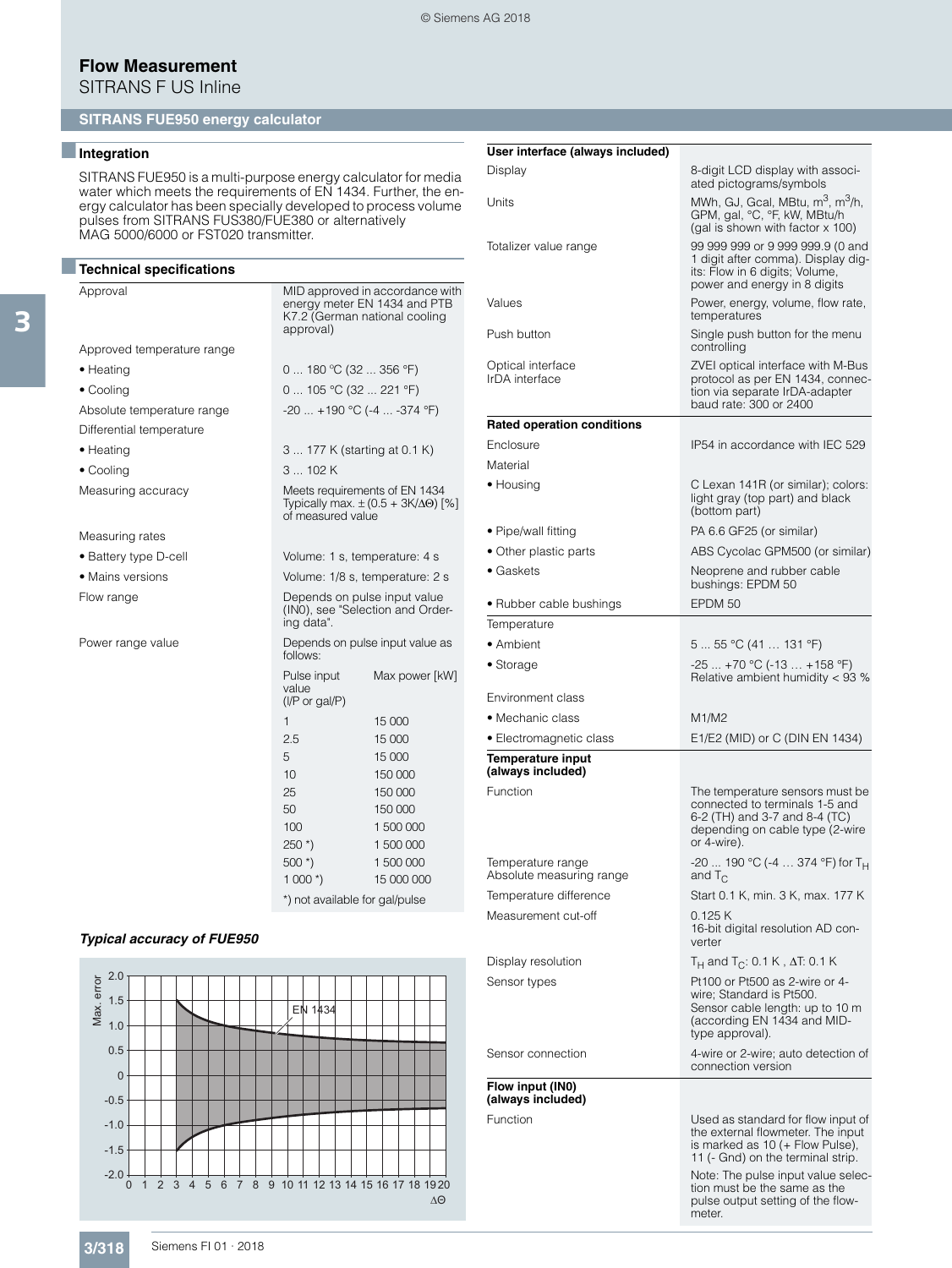## **Flow Measurement** SITRANS F US Inline

**SITRANS FUE950 energy calculator**

| Pulse value                            | 1  1 000 l/pulse or 1  100<br>gal/pulse, selection by corre-<br>sponding Order code. Will be                                                                                                  | Possible pulse output selection | $\bullet$ Energy<br>(default setting for 'Out1')<br>• Volume                                                                                                                   |
|----------------------------------------|-----------------------------------------------------------------------------------------------------------------------------------------------------------------------------------------------|---------------------------------|--------------------------------------------------------------------------------------------------------------------------------------------------------------------------------|
| Pulse frequency                        | shown at the device label<br>$\leq$ 100 Hz (200 Hz)                                                                                                                                           |                                 | (default setting for 'Out2')                                                                                                                                                   |
| Pulse ON-time                          | $\geq$ 3 ms                                                                                                                                                                                   |                                 | • Tariff energy 1<br>• Tariff energy 2                                                                                                                                         |
| Pulse OFF-time                         | $\geq$ 2 ms                                                                                                                                                                                   |                                 | • Tariff condition 1 (limit switch)                                                                                                                                            |
|                                        |                                                                                                                                                                                               |                                 | • Tariff condition 2 (limit switch)                                                                                                                                            |
| Type                                   | Active pulse input                                                                                                                                                                            |                                 | • Energy error                                                                                                                                                                 |
| Terminal voltage                       | 3.6 V DC (supplied internally by<br><b>FUE950)</b>                                                                                                                                            |                                 | • Volume error                                                                                                                                                                 |
| Flowmeter installation place           | The flowmeter installation place<br>can be in the hot line or cold line<br>("forward or return pipe") selected<br>by corresponding Order code.                                                |                                 | • Volume with specific display res-<br>olution (or with factor 0, 1, 10 or<br>100 thereof)<br>• Energy with specific display                                                   |
|                                        | The "installation place" will be                                                                                                                                                              |                                 | resolution (or factor 0.1 thereof)                                                                                                                                             |
|                                        | shown at the device display and<br>nameplate                                                                                                                                                  | <b>Pulse input</b>              |                                                                                                                                                                                |
| Connected cable                        | Max. 10 m (shielded cables are<br>highly recommended)                                                                                                                                         | Function                        | Add-on module for two additional<br>counters. The pulse input 1 is<br>marked as I1, 'gnd' and the input                                                                        |
| Ports for option modules               |                                                                                                                                                                                               |                                 | 2 as I2, 'gnd' on the terminal strip<br>and indicated in the display as                                                                                                        |
| Type                                   | The calculator features 2 ports for<br>optional plug-in modules.                                                                                                                              |                                 | separate registers IN1 and IN2<br>and can also be transferred via                                                                                                              |
| Function modules (Port 1 or 2)         | • Pulse input module, 2 inputs<br>(ln1, ln2)                                                                                                                                                  | Type                            | the communication modules.<br>Passive "open collector" pulse                                                                                                                   |
|                                        | • Pulse output module, 2 outputs<br>(Out1, Out2)                                                                                                                                              |                                 | inputs, outputs not potential iso-<br>lated to each other, data are sep-                                                                                                       |
|                                        | • Combination module of 2 inputs<br>$(ln1, ln2)$ and 1 output (Out1)                                                                                                                          |                                 | arate cumulated in different<br>registers and are also stored on<br>the two accounting day's.                                                                                  |
| Current output module (Port 1)         | 2 passive 4  20 mA (#1, #2)<br>(occupies both port 1 and 2)                                                                                                                                   | Pulse value                     | Pulse value and the unit are con-<br>figurable for energy, water, gas or                                                                                                       |
| Communication modules<br>(Port 1 or 2) | M-Bus, RS 232 or RS 485 (M-Bus<br>protocol, according EN 1434-3)                                                                                                                              |                                 | electrical meter by a software tool<br>Default: Pulse input 0.1 m <sup>3</sup> or<br>1 gal (if unit 'gal' is ordered with                                                      |
| <b>Pulse output</b>                    |                                                                                                                                                                                               |                                 | the Z-option "L05")                                                                                                                                                            |
| Function                               | The module contains connections<br>for 2 pulse outputs, which can be                                                                                                                          | Pulse frequency                 | $\leq$ 8 Hz                                                                                                                                                                    |
|                                        | programmed as desired using a                                                                                                                                                                 | Pulse length                    | $\geq 10$ ms                                                                                                                                                                   |
|                                        | software tool. The pulse outputs<br>are marked as standard as O1.                                                                                                                             | External voltage supply         | 3 V DC (supplied internally by                                                                                                                                                 |
|                                        | 'gnd' and O2, 'gnd' on the termi-<br>nal strip and Out1 respectively                                                                                                                          | Current                         | <b>FUE950)</b><br>based on $R_i = 2.2 M\Omega$                                                                                                                                 |
|                                        | Out2 in the display.                                                                                                                                                                          | Cable length                    | < 10 m connection limit                                                                                                                                                        |
| Type                                   | Passive "open collector" pulse<br>output, outputs potential isolated<br>to each other                                                                                                         | <b>Current output module</b>    |                                                                                                                                                                                |
|                                        |                                                                                                                                                                                               | Function                        | The module contains connections<br>for 2 passive current outputs.                                                                                                              |
| Pulse value                            | Last significant digits of the dis-<br>play (unit/pulse), selection by cor-<br>responding Order code and<br>setting can be read via display<br>menu, settings changeable via<br>software tool |                                 | which can be programmed indi-<br>vidually using the software tool.<br>The outputs are marked #1" and<br>"#2" with corresponding polarity<br>$+$ and $-$ on the terminal strip. |
| Pulse output 1                         |                                                                                                                                                                                               |                                 | The module will be connected on<br>port 1 only, but both ports are                                                                                                             |
| • Pulse frequency                      | $\leq 4$ Hz                                                                                                                                                                                   |                                 | occupied by the module.                                                                                                                                                        |
| • Pulse width                          | 125 ms $\pm$ 10 %                                                                                                                                                                             | Terminal voltage                | External supply: 10  30 V DC                                                                                                                                                   |
| • Pulse duration                       | 125 ms $\pm$ 10 %                                                                                                                                                                             |                                 | (passive output)                                                                                                                                                               |
| • Pulse break                          | $≥125$ ms -10 %                                                                                                                                                                               | Signal range                    | 4  20 mA: 4 mA = 0 value and                                                                                                                                                   |
| Pulse output 2                         |                                                                                                                                                                                               |                                 | 20 mA = default maximum values<br>(for #1: Power in kW and for #2:                                                                                                             |
| • Pulse frequency                      | $\leq$ 100 Hz, depending on the                                                                                                                                                               |                                 | Flow with the max. values and<br>selected unit).                                                                                                                               |
|                                        | selected pulse length                                                                                                                                                                         |                                 | Defaults:                                                                                                                                                                      |
| $\bullet$ Ratio                        | Pulse duration/pulse break $~1:1$                                                                                                                                                             |                                 | For power it is the max. selectable                                                                                                                                            |
| Pulse length                           | 5, 10, 50, 100 ms (default: 5 ms)                                                                                                                                                             |                                 | value x 100 000 the last digit of<br>display (e. g. 20 mA = $10\,000\,$ kW                                                                                                     |
| External voltage supply                | 330VDC                                                                                                                                                                                        |                                 | (1 digit res.) or 100 000 kW                                                                                                                                                   |
| Current                                | $\leq$ 20 mA with a residual voltage of<br>$\leq 0.5$ V                                                                                                                                       |                                 | (0 digit res).<br>For flow it is the max. selectable                                                                                                                           |
|                                        |                                                                                                                                                                                               |                                 | value x 10 000 the last digit of<br>display (e. g. 20 mA = $1000.0$ )<br>$m^3/h$ (1 digit res.) or 10 000 m <sup>3</sup> /h<br>(0 digit res.).                                 |

3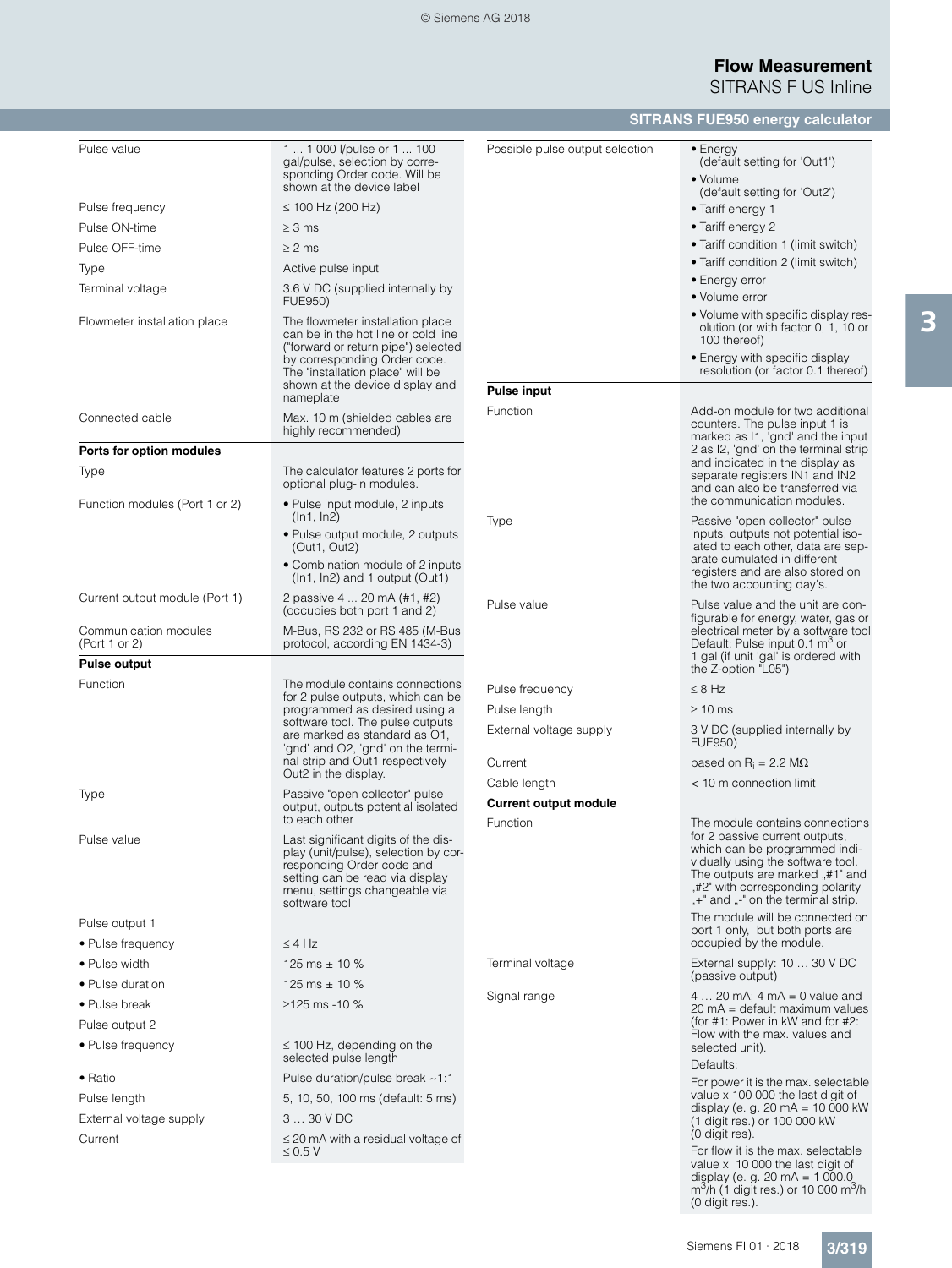## **Flow Measurement** SITRANS F US Inline

## **SITRANS FUE950 energy calculator**

| Load                | Max. 800 $\Omega$                                                                                                                                                                                                                                                                                             | Ρ                               |
|---------------------|---------------------------------------------------------------------------------------------------------------------------------------------------------------------------------------------------------------------------------------------------------------------------------------------------------------|---------------------------------|
| Upper limit         | Up to 20.5 mA (exceed causes<br>the error current value)                                                                                                                                                                                                                                                      | 2                               |
| Signal on alarm     | Errors are indicated with 3.5 mA<br>or 22.6 mA (programmable,<br>default: 3.5 mA)                                                                                                                                                                                                                             | 3                               |
| Output values       | Power, flow, temperature (config-<br>uring via software tool; default: for<br>#1: Power and for #2: Flow)                                                                                                                                                                                                     | S                               |
| <b>M-Bus output</b> |                                                                                                                                                                                                                                                                                                               | В                               |
| Type                | The optional M-Bus plug-in mod-<br>ule is a serial interface for com-<br>munication with external devices<br>(M-Bus Repeater)                                                                                                                                                                                 | 2                               |
| Protocol            | M-Bus according EN 1434-3                                                                                                                                                                                                                                                                                     |                                 |
| Connection          | The connection is not polarity-<br>conscious and is electrically iso-<br>lated, connection of 2 x max.                                                                                                                                                                                                        | 2                               |
|                     | 2.5 mm <sup>2</sup> wires, 300 or 2400 baud<br>(auto baud detection), current<br>drawn: one M-Bus load.                                                                                                                                                                                                       | В                               |
|                     | M-Bus address:<br>Each port has its own primary<br>M-Bus address (Prim1 = the last<br>two digits of the serial number;<br>$Prim2 = 0$ . The secondary<br>address is unique for each calcu-<br>lator and is factory-set to equal<br>the serial number.                                                         |                                 |
| RS 232 output       |                                                                                                                                                                                                                                                                                                               |                                 |
| Type                | The optional module RS 232 is a<br>serial interface for data transmis-<br>sion with external devices, e.g.<br>PC; baud rate: 300 or 2400. The<br>module contains a 3-pole terminal<br>strip with terminals marked 62<br>(TX), 63 (RX) and 64 (GND). For<br>this purpose a special data cable<br>is necessary. | A<br>Τ<br>n<br>u<br>C<br>t<br>А |
| Protocol            | M-Bus according EN 1434-3                                                                                                                                                                                                                                                                                     | ( <br>u                         |
| Connection          | The module contains a 3-pole ter-<br>minal strip with terminals marked<br>62, 63, 64 (max. 2.5 mm <sup>2</sup> ); Con-<br>nected cable length: max 10 m;                                                                                                                                                      | С<br>C<br>D                     |
|                     | For communication with a PC a<br>special adapter cable is required<br>(Article No. A5E02611774).                                                                                                                                                                                                              |                                 |
| RS 485 output       |                                                                                                                                                                                                                                                                                                               |                                 |
| Function            | The optional RS 485 module is a<br>serial interface for data transmis-<br>sion with external devices, e.g.<br>PC; baud rate: 2400. The module<br>contains a 4-pole terminal strip<br>with terminals marked D+, D-,<br>Vcc and GND.                                                                            |                                 |
| Protocol            | M-Bus protocol according<br>EN 1434-3                                                                                                                                                                                                                                                                         |                                 |
| Connection          | Terminals D+ and D-; electrically<br>isolated; 2400 baud only.                                                                                                                                                                                                                                                |                                 |
|                     | An external supply of 12 V DC<br>$\pm$ 5 V (<5 W) is needed for the<br>module (terminals Vcc and GND).                                                                                                                                                                                                        |                                 |

The module terminals are max. for<br>2.5 mm<sup>2</sup> wires. Connected cable<br>length: max. 10 m

| <b>Power consumption</b>     |                                                                                                                                                                                                                                                                                                                                                                                              |
|------------------------------|----------------------------------------------------------------------------------------------------------------------------------------------------------------------------------------------------------------------------------------------------------------------------------------------------------------------------------------------------------------------------------------------|
| 230 V and 24 V versions      | Typical current appr. 0.15 VA                                                                                                                                                                                                                                                                                                                                                                |
| 3.6 V D-cell battery         | Typical battery lifetime 10 years<br>under normal conditions (no add-<br>on modules, max, 40 °C ambient<br>temperature)                                                                                                                                                                                                                                                                      |
| Supply data                  | Internal voltage 3.6 V by the bat-<br>tery or plug-in power supply mod-<br>ule                                                                                                                                                                                                                                                                                                               |
| Battery, 3.6 V type (option) | 3.6 V lithium D-cell, battery lifetime<br>typically 16 years with inde-<br>pendently powered flowmeter                                                                                                                                                                                                                                                                                       |
| 230 V AC module (option)     | Plug-in module for 230 V AC<br>(195  253 V AC), 50/60 Hz (incl.<br>battery backup)                                                                                                                                                                                                                                                                                                           |
| 24 V AC module (option)      | Plug-in module for 24 V AC<br>$(1230 \text{ V AC})$ (incl. battery<br>backup)                                                                                                                                                                                                                                                                                                                |
| Battery backup (option)      | Only with mains supply modules<br>by internal 3.0 V lithium battery<br>(type CR 2032)<br>Displayed values, date and time<br>are still updated, but the measur-<br>ing functions have stopped.<br>including the flow rate measure-<br>ment. Communication via optional<br>modules M-Bus, RS 485, RS 232<br>or optical interface is maintained,<br>affecting the backup battery life-<br>time. |

## *Accessories/Software*

The parameterization software based on the M-Bus is a convenient tool for handling the calculator. It runs on Windows and is used for configuration of the calculator functionality, reading out different memories, printing out calculator logs. For further deails please contact your local Siemens representative.

s specific optical head with a permanent magnet in IrDA adapter with bluetooth) accordance with EN 1434 can be used for programming/altering programming of readout data, configuration data, etc. The reader head can also be used to change measuring data.

## ■**Dimensional drawings**



SITRANS FUE950, dimensions in mm (inch)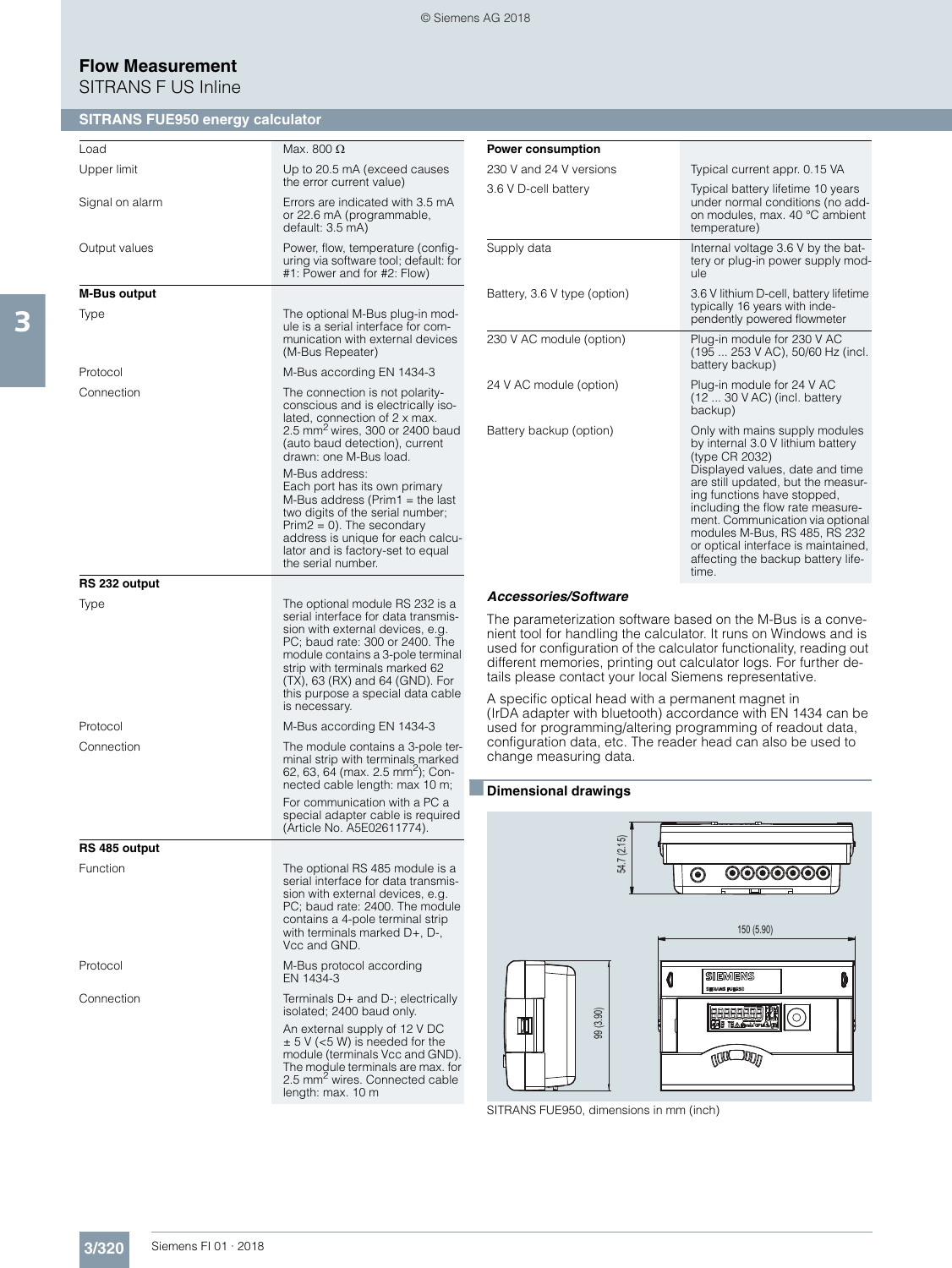

Wall mounting



Panel mounting, dimensions in mm (inch)

#### *Pt500 temperature sensor pairs*

## ■**Application**

The temperature sensor set is designed for use with the Siemens energy calculator type SITRANS FUE950 for measurement of the energy consumption in a district heating or cooling net.

Temperature sensors are one of the integral components of every thermal energy meter in heating or cooling applications. They are used for determining temperature changes in fluids due to energy taken from or supplied to the loop. The temperature is thus measured by mounting temperature sensors upstream and downstream from the point where the exchange in the thermal energy of the system is.

To ensure an accurate measurement of the temperature difference according to MID (EN 1434) or PTB K7.2 the sensors are delivered as matched pairs.

By selection with the corresponding Order code the Pt500 sensor pair sets can be delivered with heating approval or with approvals for combined heating/cooling applications.

## **SITRANS FUE950 energy calculator**

## ■**Technical specifications**

*Temperature sensor pairs:*

*2-wire Pt500*

#### **Pt500 2-wire temperature sensor pair (EN 1434)**

| Measuring insert        | Pt500 temperature sensor,<br>EN 60751, tolerance class B,<br>2-wire                                                                     |
|-------------------------|-----------------------------------------------------------------------------------------------------------------------------------------|
| Pairing                 | Paired to EN 1434<br>(10  130 °C/14  266 °F)                                                                                            |
| Media temperature       | $0150$ °C (32  302 °F)                                                                                                                  |
| Response time $T_{0.5}$ | See sensor pocket specifications                                                                                                        |
| Medium                  | Typically heating water                                                                                                                 |
| Pressure rating         | See sensor pocket specifications                                                                                                        |
| Protection              | IP65                                                                                                                                    |
| Pipe material           | AISI 304Ti/1.4303                                                                                                                       |
| Dimension               | $\varnothing$ 6 mm                                                                                                                      |
| Sensor tube length      | 50 mm                                                                                                                                   |
| Cable length            | Up to 10 m $(32.8 \text{ ft})$ , fixed con-<br>nected silicon cable, 2 connec-<br>tion wire terminals, terminal<br>sleeves to DIN 46228 |

| Pt500 4-wire temperature sensor pair (with MID and PTB K7.2<br>approval) |                                                                                                                                                      |
|--------------------------------------------------------------------------|------------------------------------------------------------------------------------------------------------------------------------------------------|
| Measuring insert                                                         | Pt500 temperature sensor,<br>EN 60751, tolerance class to<br>ISO 751 Class B; 4-wire                                                                 |
| Pairing                                                                  | Matched paired according to<br>EN 1434 at 10, 75 and 140 °C<br>(50, 167 and 284 °F)                                                                  |
| Type approval                                                            | MID (DE-06-MI004-PTB011) and<br>PTB K7.2 (PTB 22.77/09.01).<br>Only to be mounted with related<br>sensor pockets according to the<br>type approvals. |
| Media temperature                                                        | $0150$ °C (32  302 °F)                                                                                                                               |
| Permissible temp. pair range for $\Delta T$                              |                                                                                                                                                      |
| $\bullet$ Heating                                                        | 3150K                                                                                                                                                |
| • Cooling                                                                | 385K                                                                                                                                                 |
| Medium                                                                   | Approved for heating/cooling<br>water                                                                                                                |
| Protection                                                               | <b>IP65</b>                                                                                                                                          |
| Environment                                                              |                                                                                                                                                      |
| $\bullet$ Mechanic class                                                 | M <sub>3</sub>                                                                                                                                       |
| • Electromagnetic class                                                  | $E1$ (MID)                                                                                                                                           |
| Pressure rating                                                          | See sensor pocket specifications                                                                                                                     |
| Material                                                                 |                                                                                                                                                      |
| • Protective tube                                                        | Stainless steel AISI 304Ti/1.4571<br>(or similar), diameter of protec-<br>tive tube: 6 mm                                                            |
| $\bullet$ Connector cable                                                | Silicon cable, 4 connection wire<br>terminals, terminal sleeves to<br><b>DIN 46228</b>                                                               |
| Sensor tube length                                                       | 140 or 230 mm<br>(5.51 or 9.06 inch)                                                                                                                 |
| Cable length                                                             | 5 m (16.4 ft), fixed connected                                                                                                                       |

3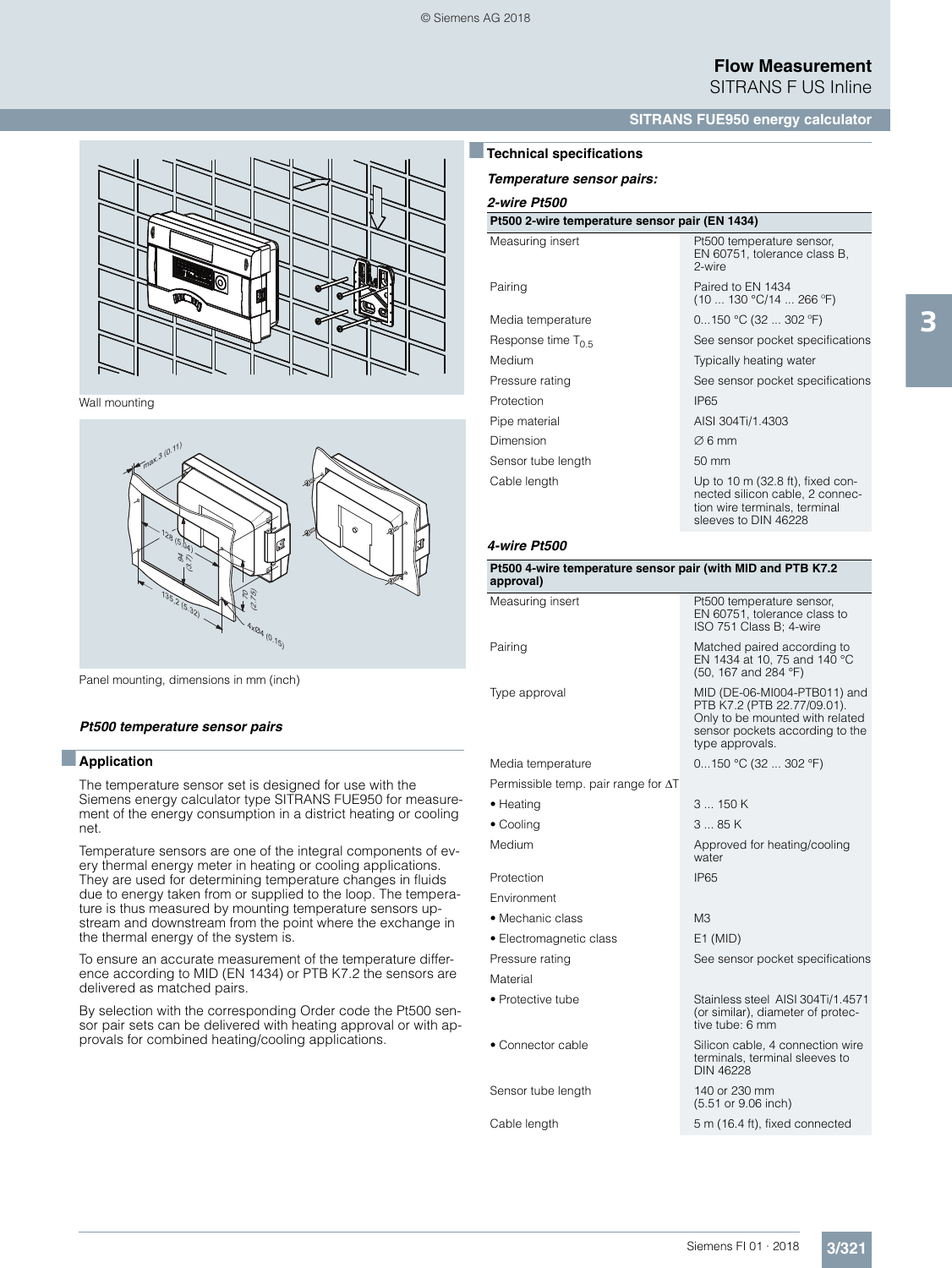# **Flow Measurement**

SITRANS F US Inline

## **SITRANS FUE950 energy calculator**

## *Sensor pockets*

| Stainless steel sensor pocket (for 4-wire Pt500 types only - standard) |  |  |  |  |
|------------------------------------------------------------------------|--|--|--|--|
|------------------------------------------------------------------------|--|--|--|--|

| Media temperature | 0  150 °C (32  302 °F)                                                      |
|-------------------|-----------------------------------------------------------------------------|
| Approval          | Approved only together with 4-wire sensors                                  |
| Medium            | Approved for heating/cooling water; up to max.<br>5 m/s flow velocity       |
| Pressure rating   | PN 40                                                                       |
| Length            | Face-to-face length 120/135 and 210/225 mm<br>(4.72"/5.23" and 8.27"/8.86") |
| External diameter | Protective tube 8/11 mm (0.32"/0.43")                                       |
| Internal diameter | Protective tube 6 mm (0.24")                                                |
| Pipe connection   | Thread G 1/2" (with sealing screw for sensor)                               |
| Material          | Protective tube AISI 316Ti/1.4571 (or similar)                              |
| Use               | • Use with related 4-wire Pt500 sensors only<br>(according type approval)   |
|                   | • For flow velocities up to 5 m/s                                           |
|                   | • Recommended to install with welded sleeve                                 |

#### **Stainless steel sensor pocket (for 2-wire Pt500 types only - some only available as spare part)**

(according to EU standard)

| Media temperature       | 0  180 °C (32  356 °F)                  |    |     |     |     |
|-------------------------|-----------------------------------------|----|-----|-----|-----|
| Medium                  | Approved for heating water              |    |     |     |     |
| Response time $T_{0.5}$ | Typically 13 s at 0.4 m/s without pasta |    |     |     |     |
|                         | Typically 5 s at 0.4 m/s with pasta     |    |     |     |     |
| Pressure rating         | <b>PN 25</b>                            |    |     |     |     |
| Length                  | $L1$ (mm) 92                            |    | 127 | 168 | 223 |
|                         | $L$ (mm)                                | 82 | 117 | 155 | 210 |
| Material                | Stainless steel: AISI 316Ti/1.4571      |    |     |     |     |
| Use                     | For 2-wire Pt500 types only             |    |     |     |     |

#### **Brass sensor pocket (for 2-wire Pt500 types only - some only available as spare part)**

| Media temperature       | 0  150 °C (32  302 °F)                 |    |    |     |
|-------------------------|----------------------------------------|----|----|-----|
| Medium                  | Approved for heating water             |    |    |     |
| Response time $T_{0.5}$ | Typically 9 s at 0.4 m/s without pasta |    |    |     |
|                         | Typically 5 s at 0.4 m/s with pasta    |    |    |     |
| Pressure rating         | <b>PN 16</b>                           |    |    |     |
| Length                  | $L1$ (mm)                              | 47 | 92 | 127 |
|                         | $L$ (mm)                               | 40 | 82 | 117 |
| Material                | Brass: $CuZn_{40}Pb_2$ (Ms58)          |    |    |     |
| Use                     | For 2-wire Pt500 types only            |    |    |     |

## ■**Dimensional drawings**

## **Pt500 2-wire temperature sensor pair (EN 1434)**

Cable length 2, 3, 5 or 10 m ('C' at the dimensional drawing)



Pt500 2-wire temperature sensor, dimensions in mm (inch)



**Pt500 4-wire temperature sensor pair (with MID and PTB K7.2 approval)**

Pt500 4-wire temperature sensor, dimensions in mm (inch)

| Stainless steel sensor pocket (for 2-wire Pt500 types only) |              |     |     |     |     |
|-------------------------------------------------------------|--------------|-----|-----|-----|-----|
| Length                                                      | $L1$ (mm) 92 |     | 127 | 168 | 223 |
|                                                             | $L$ (mm)     | -82 | 117 | 155 | 210 |



Sensor pocket (for 2-wire Pt500 types only), stainless steel, dimensions in mm (inch)

## **Stainless steel sensor pocket (for 4-wire Pt500 types only)**



Stainless steel sensor pocket, dimensions in mm (inch)

| Brass sensor pocket (for 2-wire Pt500 types only) |           |    |    |     |  |  |
|---------------------------------------------------|-----------|----|----|-----|--|--|
| Length                                            | $L1$ (mm) | 47 | 92 | 127 |  |  |
|                                                   | $L$ (mm)  | 40 | 82 | 117 |  |  |



Sensor pocket, brass (for 2-wire Pt500 types only), dimensions in mm (inch)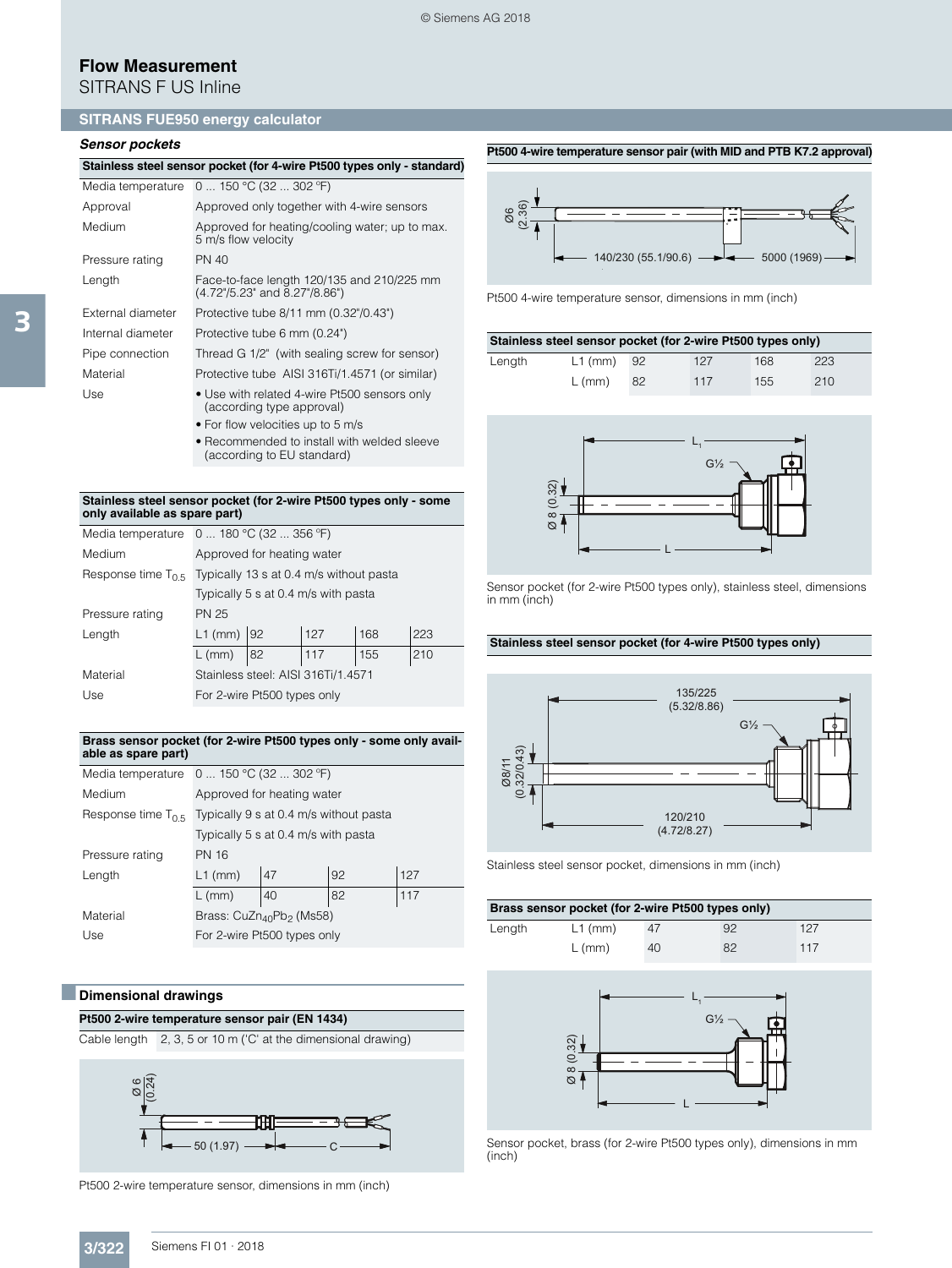© Siemens AG 2018

# **Flow Measurement** SITRANS F US Inline

**SITRANS FUE950 energy calculator**

| <b>Selection and Ordering data</b>                                                                                               |                                                            |                                                                                                                                                                                                                                                                                                                                                                                                                                                      | Article No.                     |                | Order code |
|----------------------------------------------------------------------------------------------------------------------------------|------------------------------------------------------------|------------------------------------------------------------------------------------------------------------------------------------------------------------------------------------------------------------------------------------------------------------------------------------------------------------------------------------------------------------------------------------------------------------------------------------------------------|---------------------------------|----------------|------------|
|                                                                                                                                  |                                                            | Energy calculator SITRANS FUE950, MID or PTB K7.2 custody transfer approved                                                                                                                                                                                                                                                                                                                                                                          | <b>7 7ME3480 - ■■■■■ - ■■■■</b> |                |            |
|                                                                                                                                  |                                                            | $\overline{\mathcal{A}}$ Click on the Article No. for the online configuration in the PIA Life Cycle Portal.                                                                                                                                                                                                                                                                                                                                         |                                 |                |            |
| Flow input setting (IN0)<br>to the maximum flow rate.<br>5 ms: L/pulse > $Q_{\text{max}}$ (m <sup>3</sup> /h)/360.<br>1 l/pulse. |                                                            | The pulse input value selection must be the same as the pulse output setting of the selected flowmeter.<br>To get optimal function and performance the pulse value must be selected as low as possible according<br>The following calculation formula can be used for determining the lowest pulse value at a pulse length of<br>For example $Q_{max}$ = 300 m <sup>3</sup> /h; L/pulse > 300/360; L/pulse > 0.83; therefore the pulse value must be |                                 |                |            |
| <b>Pulse input</b><br>in I/pulse<br>or in gal/pulse<br>(with option<br>L(05)                                                     | <b>Flow limit</b><br>$Q_{\text{max}}$ in m <sup>3</sup> /h | Flow limit Q <sub>max</sub><br>in GPM *)<br>(with option L05)                                                                                                                                                                                                                                                                                                                                                                                        |                                 |                |            |
| 1.<br>2.5                                                                                                                        | 360<br>900                                                 | 6 0 0 0<br>15 000                                                                                                                                                                                                                                                                                                                                                                                                                                    | 2A<br>2B                        |                |            |
|                                                                                                                                  |                                                            |                                                                                                                                                                                                                                                                                                                                                                                                                                                      |                                 |                |            |
| 5                                                                                                                                | 1800                                                       | 30 000                                                                                                                                                                                                                                                                                                                                                                                                                                               | 2C                              |                |            |
| 10                                                                                                                               | 3600                                                       | 60 000                                                                                                                                                                                                                                                                                                                                                                                                                                               | 3A                              |                |            |
| 25<br>50                                                                                                                         | 9 0 0 0<br>18 000                                          | 150 000<br>300 000                                                                                                                                                                                                                                                                                                                                                                                                                                   | 3B<br>3C                        |                |            |
| 100                                                                                                                              | 36 000                                                     | 600 000                                                                                                                                                                                                                                                                                                                                                                                                                                              | 4 A                             |                |            |
| 250                                                                                                                              | 90 000                                                     | ä,                                                                                                                                                                                                                                                                                                                                                                                                                                                   | 4 B                             |                |            |
| 500                                                                                                                              | 180 000                                                    |                                                                                                                                                                                                                                                                                                                                                                                                                                                      | 4 C                             |                |            |
| 1 0 0 0                                                                                                                          | 360 000                                                    | ä,                                                                                                                                                                                                                                                                                                                                                                                                                                                   | 5 A                             |                |            |
| *) GPM = Gallons per minute                                                                                                      |                                                            |                                                                                                                                                                                                                                                                                                                                                                                                                                                      |                                 |                |            |
|                                                                                                                                  |                                                            | Calculator application/Flowmeter installation place                                                                                                                                                                                                                                                                                                                                                                                                  |                                 |                |            |
|                                                                                                                                  |                                                            | For heating, flowmeter in return pipe (cold pipe), typical standard                                                                                                                                                                                                                                                                                                                                                                                  |                                 | A              |            |
| For heating, flowmeter in forward pipe (hot pipe)                                                                                |                                                            |                                                                                                                                                                                                                                                                                                                                                                                                                                                      |                                 | в              |            |
|                                                                                                                                  |                                                            | For cooling, media water, flowmeter in forward pipe (cold pipe)                                                                                                                                                                                                                                                                                                                                                                                      |                                 | C              |            |
|                                                                                                                                  |                                                            | For cooling, media water, flowmeter in return pipe (hot pipe)                                                                                                                                                                                                                                                                                                                                                                                        |                                 | D              |            |
| (MID conformity declaration for heating)                                                                                         |                                                            | For combined cooling/heating, flowmeter in forward pipe (hot pipe as heating)                                                                                                                                                                                                                                                                                                                                                                        |                                 | E              |            |
| (MID conformity declaration for heating)                                                                                         |                                                            | For combined cooling/heating, flowmeter in return pipe (cold pipe as heating)                                                                                                                                                                                                                                                                                                                                                                        |                                 | F              |            |
| Temperature sensor type                                                                                                          |                                                            |                                                                                                                                                                                                                                                                                                                                                                                                                                                      |                                 |                |            |
| Pt500 setup, no sensor pair included (standard)                                                                                  |                                                            |                                                                                                                                                                                                                                                                                                                                                                                                                                                      |                                 | 0              |            |
| sensor pockets).                                                                                                                 |                                                            | Pt500 setup and Pt500 sensor pair (6/140 mm), 4-wire with 5 m connection cable, 6 mm sensor diameter<br>and 140 mm sensor length. MID approved DE-06-MI004-PTB011, PTB approved 22.77/09.01, incl. factory<br>test report (mentioned approvals are only valid if temp. sensors are used with the applicable temperature                                                                                                                              |                                 | 3              |            |
| sensor pockets).                                                                                                                 |                                                            | Pt500 setup and Pt500 sensor pair (6/230 mm), 4-wire with 5 m connection cable, 6 mm sensor diameter<br>and 230 mm sensor length. MID approved DE-06-MI004-PTB011, PTB approved 22.77/09.01, incl. factory<br>test report (mentioned approvals are only valid if temp. sensors are used with the applicable temperature                                                                                                                              |                                 | 4              |            |
| Pt100 setup, no sensor pair included                                                                                             |                                                            |                                                                                                                                                                                                                                                                                                                                                                                                                                                      |                                 | 5              |            |
|                                                                                                                                  |                                                            | Pt 500 setup and PT500 sensor pair (6/50 mm), 2-wire type incl. 5 m cable, 6 mm sensor diameter and<br>50 mm length, with MID approval (only for use with the applicable temperature sensor pockets)                                                                                                                                                                                                                                                 |                                 | 6              |            |
|                                                                                                                                  |                                                            | Pt 500 setup and PT500 sensor pair (6/50 mm), 2-wire type incl. 10 m cable, 6 mm sensor diameter and<br>50 mm length, with MID approval (only for use with the applicable temperature sensor pockets)                                                                                                                                                                                                                                                |                                 | 7              |            |
|                                                                                                                                  |                                                            | Temperature sensor pocket sets: (for 6 mm sensor diameter)                                                                                                                                                                                                                                                                                                                                                                                           |                                 |                |            |
| No pockets (standard)                                                                                                            |                                                            |                                                                                                                                                                                                                                                                                                                                                                                                                                                      |                                 | $\bf{0}$       |            |
|                                                                                                                                  |                                                            | Brass pockets for 6 mm 2-wire sensors, length 82/92 mm, G1/2 inch, max. PN 16 (2 pcs.)                                                                                                                                                                                                                                                                                                                                                               |                                 | $\overline{2}$ |            |
| (2 pcs. for 140 mm 4-wire sensors above)                                                                                         |                                                            | Stainless steel pocket, 120/135 mm length for 6 mm sensor diameter, max. PN 40 and max. 5 m/s                                                                                                                                                                                                                                                                                                                                                        |                                 | 5              |            |
|                                                                                                                                  |                                                            | Stainless steel pockets for 6 mm 2-wire sensors, length 117/127 mm, G1/2 inch, max. PN 25 (2 pcs.)                                                                                                                                                                                                                                                                                                                                                   |                                 | 6              |            |
| (2 pcs. for 230 mm 4-wire sensors above)                                                                                         |                                                            | Stainless steel pocket, 210/225 mm length for 6 mm sensor diameter, max. PN 40 and max 5 m/s                                                                                                                                                                                                                                                                                                                                                         |                                 | $\overline{7}$ |            |
|                                                                                                                                  |                                                            | Stainless steel pockets for 6 mm 2-wire sensors, length 155/168 mm, G1/2 inch, max. PN 25 (2 pcs.)                                                                                                                                                                                                                                                                                                                                                   |                                 | 8              |            |
| <b>Voltage supply</b>                                                                                                            |                                                            |                                                                                                                                                                                                                                                                                                                                                                                                                                                      |                                 |                |            |
| Battery 3.6 V DC (Litium D-cell type) (standard)                                                                                 |                                                            |                                                                                                                                                                                                                                                                                                                                                                                                                                                      |                                 | 1              |            |
|                                                                                                                                  |                                                            | Mains power module for 230 V AC supply (incl. back-up battery)                                                                                                                                                                                                                                                                                                                                                                                       |                                 | $\overline{2}$ |            |
|                                                                                                                                  |                                                            | Mains power module for 24 V AC supply (incl. back-up battery)                                                                                                                                                                                                                                                                                                                                                                                        |                                 | 3              |            |
|                                                                                                                                  |                                                            | No power supply module (power supply ordering separate)                                                                                                                                                                                                                                                                                                                                                                                              |                                 |                |            |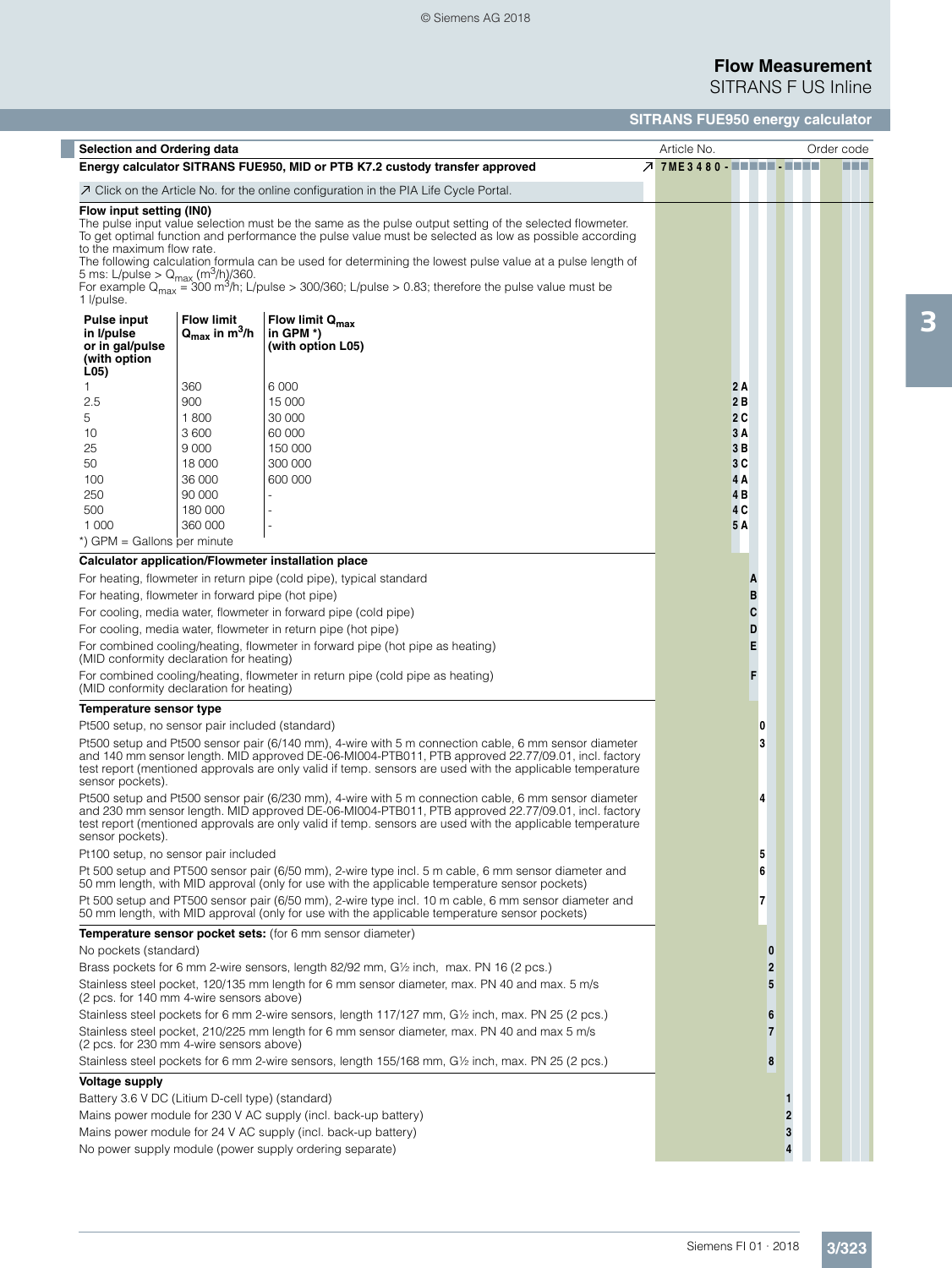# **Flow Measurement**

SITRANS F US Inline

# **SITRANS FUE950 energy calculator**

| <b>Selection and Ordering data</b>                                                                                                                                                                           | Article No.            | Order code               |
|--------------------------------------------------------------------------------------------------------------------------------------------------------------------------------------------------------------|------------------------|--------------------------|
| Energy calculator SITRANS FUE950, MID or PTB K7.2 custody transfer approved                                                                                                                                  | 7ME3480                |                          |
| <b>Option modules</b>                                                                                                                                                                                        |                        |                          |
| No module (standard)                                                                                                                                                                                         | A                      |                          |
| 1 module (communication module)                                                                                                                                                                              |                        |                          |
| M-Bus module                                                                                                                                                                                                 | в<br>C                 |                          |
| RS 232 module (M-Bus protocol)<br>RS 485 module (M-Bus protocol)                                                                                                                                             | D                      |                          |
| 1 module (function module)                                                                                                                                                                                   |                        |                          |
| Pulse output, 2x output (Out1 "Energy" and Out2 "Volume")                                                                                                                                                    | E                      |                          |
| Pulse input, 2x input (In1 and In2)<br>Pulse out-/input combination, 2x input and 1x output                                                                                                                  | F<br>G                 |                          |
| Combination of 2 modules (communication and function module)                                                                                                                                                 |                        |                          |
| M-Bus module and Pulse output, 2x output (Out1 "Energy" and Out2 "Volume")                                                                                                                                   | н                      |                          |
| M-Bus module and Pulse input, 2x input (In1 and In2)                                                                                                                                                         | J                      |                          |
| M-Bus module and Pulse out/-input combination, 2x input and 1x output                                                                                                                                        | ĸ                      |                          |
| RS 232 module (M-Bus) and Pulse output, 2x output (Out1 "Energy" and Out2 "Volume")                                                                                                                          | L                      |                          |
| RS 232 module (M-Bus) and Pulse input, 2x input (In1 and In2)<br>RS 232 module (M-Bus) and Pulse out/-input combination, 2x input and 1x output                                                              | M<br>N                 |                          |
| RS 485 module (M-Bus) and Pulse output, 2x output (Out1 "Energy" and Out2 "Volume")                                                                                                                          | P                      |                          |
| RS 485 module (M-Bus) and Pulse input, 2x input (In1 and In2)                                                                                                                                                | Q                      |                          |
| RS 485 module (M-Bus) and Pulse out/-input combination, 2x input and 1x output                                                                                                                               | R                      |                          |
| Combination current output module, 2x passive 4  20 mA (Out 1 "Power", Out 2 "Flow")<br>(occupies both module Ports 1 and 2)                                                                                 | s                      |                          |
| <b>Display units and resolutions</b>                                                                                                                                                                         |                        |                          |
| MWh & kW, $m^3$ , $m^3/h$ in 2 digit resolution; Temperature: no decimal figures                                                                                                                             | C                      |                          |
| MWh & kW, $m^3$ , $m^3/h$ in 1 digit resolution; Temperature: no decimal figures<br>MWh & kW, $m^3$ , $m^3/h$ in 0 digit resolution; Temperature: no decimal figures                                         | D<br>E                 |                          |
| GJ & kW, $m^3$ , $m^3/h$ in 2 digit resolution; Temperature: no decimal figures                                                                                                                              | н                      |                          |
| GJ & kW, m <sup>3</sup> , m <sup>3</sup> /h in 1 digit resolution; Temperature: no decimal figures<br>GJ & kW, m <sup>3</sup> , m <sup>3</sup> /h in 0 digit resolution; Temperature: no decimal figures     | J<br>Κ                 |                          |
| Gcal & kW, m <sup>3</sup> , m <sup>3</sup> /h in 2 digit resolution; Temperature: no decimal figures<br>Gcal & kW, m <sup>3</sup> , m <sup>3</sup> /h in 1 digit resolution; Temperature: no decimal figures | M                      |                          |
| Gcal & kW, m <sup>3</sup> , m <sup>3</sup> /h - in 0 digit resolution; Temperature: no decimal figures                                                                                                       | N<br>P                 |                          |
| MBTU & MBTU/h, m <sup>3</sup> , m <sup>3</sup> /h in 2 digit resolution; Temperature: no decimal figures                                                                                                     | Q                      |                          |
| MBTU & MBTU/h, m <sup>3</sup> , m <sup>3</sup> /h in 1 digit resolution; Temperature: no decimal figures                                                                                                     | R                      |                          |
| MBTU & MBTU/h, m <sup>3</sup> , m <sup>3</sup> /h - in 0 digit resolution; Temperature: no decimal figures                                                                                                   | S                      |                          |
| <b>Verification/Approval</b>                                                                                                                                                                                 |                        |                          |
| Without type approval mark, neutral label (standard))<br>With MID type approval mark (only for heating combinations, selection "A, B, E and F")                                                              |                        | 0<br>1                   |
| With MID approval mark and first MID verfication (only for heating, selection A, B, E and F")                                                                                                                |                        | 2                        |
| Cooling approval mark, German national cooling approval according PTB-TR-K7.2 (only for cooling and<br>media water, selection "C and D")                                                                     |                        | 7                        |
| Cooling approval mark, German national cooling approval according PTB-TR-K7.2 and first verification<br>(only for cooling and media water, selection "C and D")                                              |                        | 8                        |
| <b>Further designs</b>                                                                                                                                                                                       |                        |                          |
| Please add "-Z" to Article No. and specify Order code                                                                                                                                                        |                        |                          |
| <b>Certificate</b>                                                                                                                                                                                           |                        |                          |
| Including factory test report (certificate) of FUE950                                                                                                                                                        | <b>ALWAYS INCLUDED</b> |                          |
| Cooling, setup for non water                                                                                                                                                                                 |                        |                          |
| Water/glycol setting for media type "Tyfocor LS (R)" (only with neutral label, no verification and approval)                                                                                                 |                        | C <sub>0</sub> 2         |
| Optional settings/programming                                                                                                                                                                                |                        |                          |
| Tariff function settings (specify in clear text, up to max. 20 characters)<br>Pulse output setting of option module (specify in clear text, up to max. 20 characters)                                        |                        | <b>DO2</b><br><b>DO6</b> |
| Pulse input setting of option module (specify in clear text, up to max. 20 characters)                                                                                                                       |                        | <b>DO8</b>               |
| Pulse input setting of 4  20 mA option module (please specify 20 mA related type and value in clear text,                                                                                                    |                        | <b>D10</b>               |
| up to max. 20 characters)                                                                                                                                                                                    |                        |                          |
| Special display units                                                                                                                                                                                        |                        |                          |
| Flow in 'GPM' and Volume in 'gal' (x100) (digits/resolution as selected above, only with 0 digit resolution)                                                                                                 |                        | L 0 5                    |
| Temperature in deg. F (digit resolution as selected above)                                                                                                                                                   |                        | L31                      |

Г